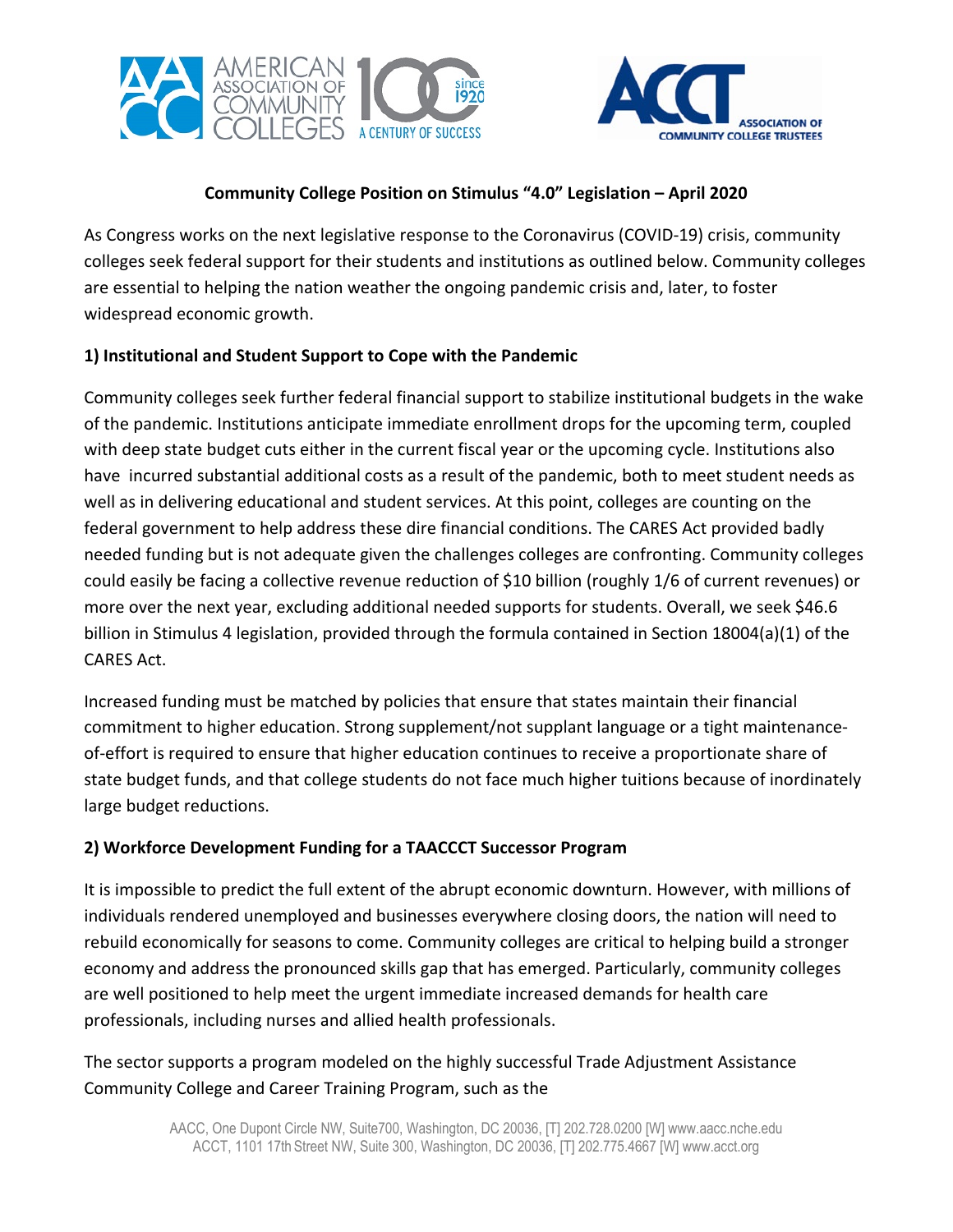



Strengthening Community College Training Program, created in FY 2020 appropriations legislation. The Perkins Career and Technical Education Act is another possible vehicle to provide targeted workforce development assistance to community colleges.

An investment of \$1.0 billion per year for at least two years would sustain a vital workforce education program connected tightly to business. The program should put postsecondary-industry partnerships at the forefront, while also encouraging other strategic partnerships. Grants should be sufficiently large to enable colleges to make at-scale innovations and investments in workforce education programs and infrastructure but also reflect the size of the institutions and their local communities. Recipients should be required to show how their plans are responsive to the needs of workers and businesses that have arisen as a result of the pandemic, but participant eligibility should not be limited to just those who lost their job due to COVID-19. Institutions should be able to use a limited percentage of grant funds to help defray student costs, including tuition. The program should emphasize the attainment of industryrecognized credentials and employment and earnings outcomes, regardless of whether the offering is credit or non-credit.

Given what is certain to be intense demand for immediate job training services, we urge Congress to establish eligibility for short-term education via the Pell Grant program. Community colleges continue to believe that this eligibility will serve to enhance both increased earnings for workers and a stronger economy.

### **3) Direct Student Aid**

Community colleges seek dedicated financial aid for students during this economically trying time. These resources should be distributed through the Supplemental Educational Opportunity Grant (SEOG) program. However, these funds should be distributed to institutions based upon their relative share of Pell Grant recipients instead of the current formula, which is not well targeted to institutions with the largest numbers of low-income students. We recommend \$5 billion for additional student support. We also ask for a waiver on the institutional share, and that funds be distributed to institutions who have received an SEOG allocation in the previous fiscal year.

As the country faces the prospect of a 20% or greater unemployment rate, we strongly encourage Congress to provide special access to the Pell Grant program for this population. In 2009, ED encouraged colleges to use professional judgment to exclude unemployment benefits from need analysis. The Department of Labor similarly encouraged the workforce system to encourage workers to apply for Pell Grants. In the current circumstances, Congress should allow institutions to assign a student a zero Expected Family Contribution (EFC) if that individual qualified for unemployment